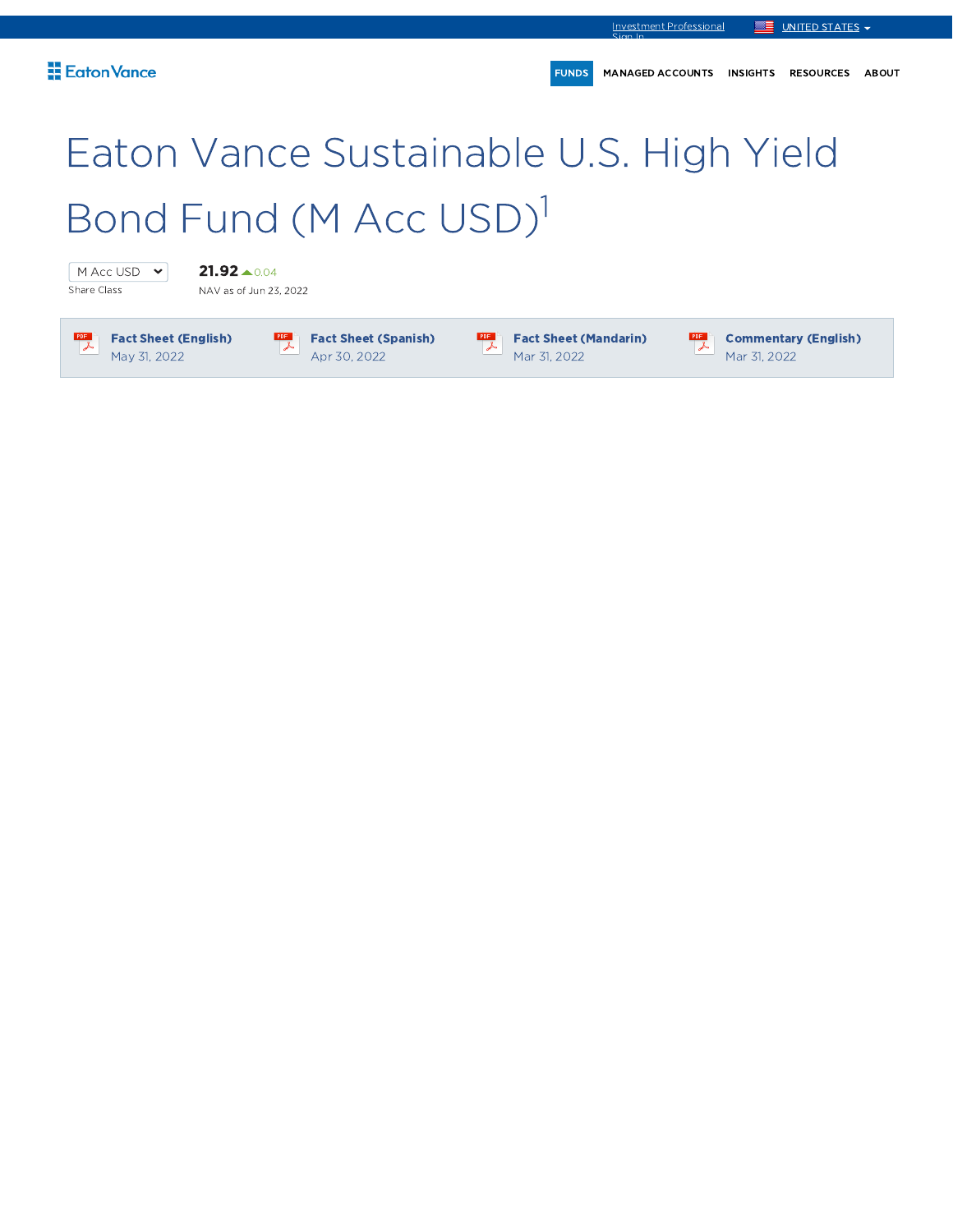### Historical Returns (%)

Past performance is no guarantee of future results.

as of Mar 31, 2022



03/31/2022 7.5% 5% 2.5% 0% **College** -2.5% -5%  $-7.5%$ 1 Mo. 3 Mos. YTD 1 Yr. 3 Yrs. 5 Yrs. 10 Yrs.



| 05/31/2022                     |         |         |         |         |      |      |      |
|--------------------------------|---------|---------|---------|---------|------|------|------|
| <b>Fund at NAV</b>             | $-0.09$ | $-4.28$ | $-7.62$ | $-5.19$ | 2.71 | 2.88 | 4.73 |
| ICE BofA U.S. High Yield Index | 0.25    | $-4.29$ | $-7.76$ | $-5.00$ | 3.16 | 3.42 | 5.35 |
| 03/31/2022                     |         |         |         |         |      |      |      |
| <b>Fund at NAV</b>             | $-0.87$ | $-4.33$ | $-4.33$ | $-0.33$ | 4.03 | 4.00 | 5.07 |
| ICE BofA U.S. High Yield Index | $-0.93$ | $-4.51$ | $-4.51$ | $-0.29$ | 4.39 | 4.56 | 5.70 |

#### Fund Facts as of May 31, 2022

| <b>Class M Acc USD Inception</b> | 08/29/2002          |
|----------------------------------|---------------------|
| <b>Investment Objective</b>      | High current income |
| <b>Total Net Assets</b>          | \$31.6M             |
| <b>Minimum Investment</b>        | \$1000              |

### Fund Codes

| <b>CUSIP</b>         | G2918R621    |
|----------------------|--------------|
| ISIN                 | IE0031923802 |
| <b>SEDOL</b>         | 3192380      |
| <b>Valor Number</b>  | 1550635      |
| Wertpapierkennnummer | 345262       |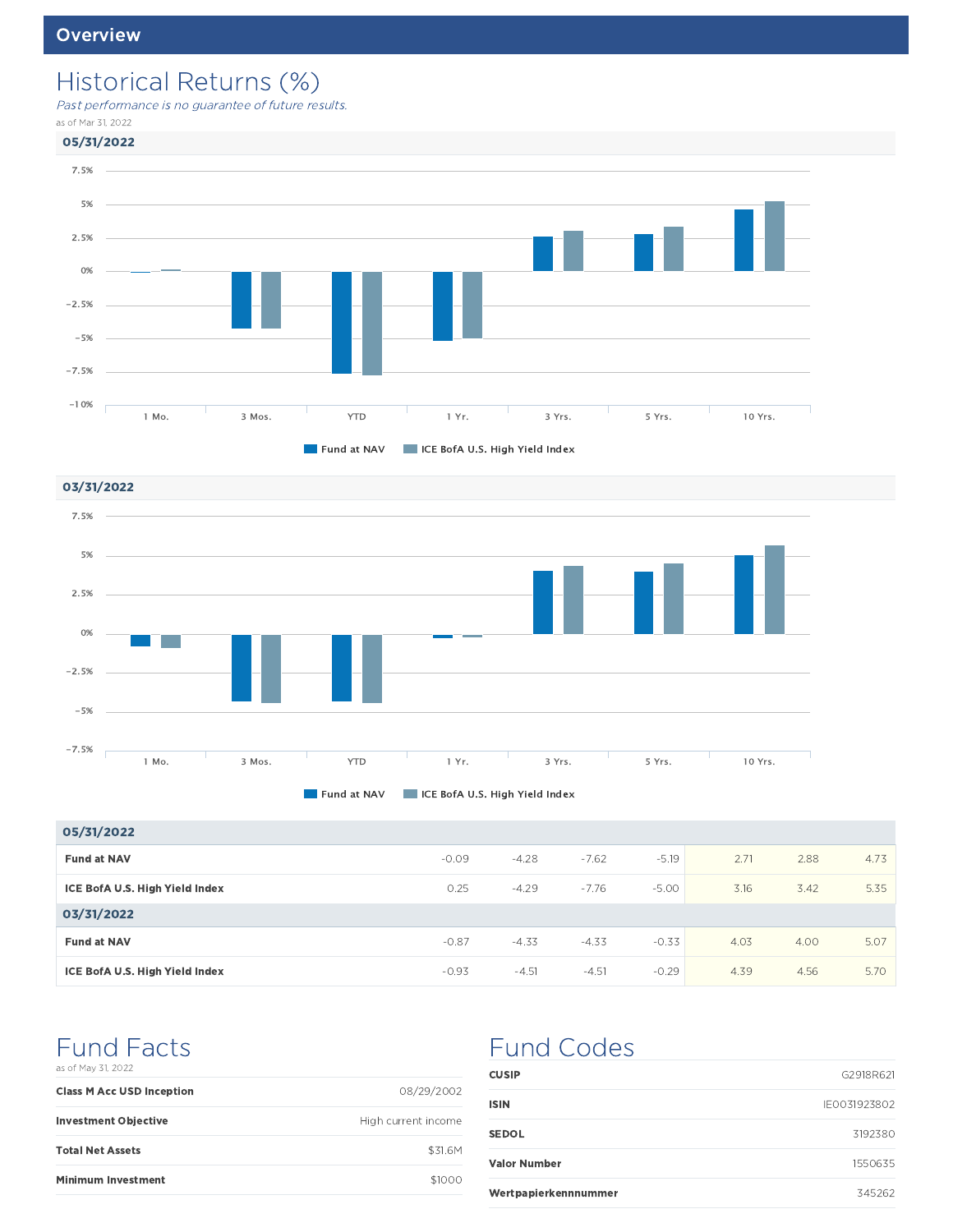### Top 10 Issuers  $(\%)^2$

|  |  |  | as of May 31, 2022 |  |
|--|--|--|--------------------|--|
|--|--|--|--------------------|--|

| <b>Ford Motor Company</b>       | 3.93  |
|---------------------------------|-------|
| Centene Corp.                   | 2.36  |
| <b>Sprint Corp.</b>             | 2.21  |
| <b>Clarios</b>                  | 2.06  |
| <b>GFL Environmental</b>        | 1.72  |
| <b>Charter Communications</b>   | 1.69  |
| <b>Sirius XM Radio Inc.</b>     | 1.59  |
| <b>T-Mobile USA</b>             | 1.55  |
| <b>Standard Industries Inc.</b> | 1.19  |
| <b>Virgin Media Finance</b>     | 1.17  |
| <b>Total</b>                    | 19.47 |

### Portfolio Management

| <b>Stephen C. Concannon, CFA</b> | Managed Fund since 2019 |
|----------------------------------|-------------------------|
| Jeffrey D. Mueller               | Managed Fund since 2016 |
| <b>Kelley Baccei Gerrity</b>     | Managed Fund since 2014 |

Portfolio profile subject to change due to active management. Percentages may not total 100% due to rounding.

The use of leverage increases risks, such that a relatively small movement in the value of an investment may result in a disproportionately large movement, unfavorable as well as favorable, in the value of that investment and, in turn, the value of the Fund.

The Investment Adviser intends that while the Fund will not seek to replicate an index, the performance of the Fund will be measured against the BofA U.S. High Yield Index (the "Index"). The Index is unmanaged and tracks the performance of below-investment-grade USD denominated corporate bonds publicly issued in the U.S. domestic market. Any change in the use of the Index will be disclosed to Shareholders via the Accounts. In addition, with respect to the Index: (i) The Investment Adviser has generally set a target outperformance for the Fund against the Index of 0.50% to 1.50% over a full market cycle; (ii) The Investment Adviser applies a tracking error guideline for the Fund of 1% to 3% relative to the Index; and (iii) The Investment Adviser applies a duration deviation guideline for the Fund of +/- 0.75 years relative to the Index. The above guidelines outlined at (i) to (iii) are not hard limits but rather are guidelines applied by the Investment Adviser in its active management of the Portfolio and may not be followed at all times or may be changed by the Investment Adviser without notice to Shareholders. To the extent that these guidelines are followed this may limit the extent to which the Fund can outperform the Index.

The investment objective of the Fund is to achieve a high level of current income. The Fund is actively managed and seeks to achieve its investment objective by investing at all times at least two-thirds of its total assets in a diversified portfolio of high yielding, fixed-income debt securities, and/or floating rate debt securities from issuers that are domiciled in or which derive more than 50% of their revenues or profits from the U.S. These fixed income debt securities and/or floating rate debt securities will be in the lowest investment grade and lower rated obligations, i.e. debt securities which are rated Baa or lower by Moody's Investors Service, Inc. The fixed-income and floating rate transferable debt securities in which the Fund may invest include all types of debt obligations such as bonds, debentures, loan notes (including promissory notes listed or traded on Recognised Markets), commercial paper, and obligations issued or guaranteed by the U.S. Government, any state or territory of the United States, any non-U.S. government or any of their respective political subdivisions, agencies or instrumentalities. Debt securities may bear fixed, fixed and contingent, or variable rates of interest.

This Fund is classified as an Article 9 product under the Sustainable Finance Disclosure Regulation. Article 9 products are those which have a sustainable investment objective and which integrate sustainability into the investment process in a binding manner.

### About Risk:

The value of investments held by the Fund may increase or decrease in response to economic, and financial events (whether real, expected or perceived) in the U.S. and global markets. Investments in debt instruments may be affected by changes in the creditworthiness of the issuer and are subject to the risk of non-payment of principal and interest. The value of income securities also may decline because of real or perceived concerns about the issuer's ability to make principal and interest payments. Investments rated below investment grade (sometimes referred to as "junk") are typically subject to greater price volatility and illiquidity than higher rated investments. As interest rates rise, the value of certain income investments is likely to decline. The Fund's exposure to derivatives involves risks different from, or possibly greater than, the risks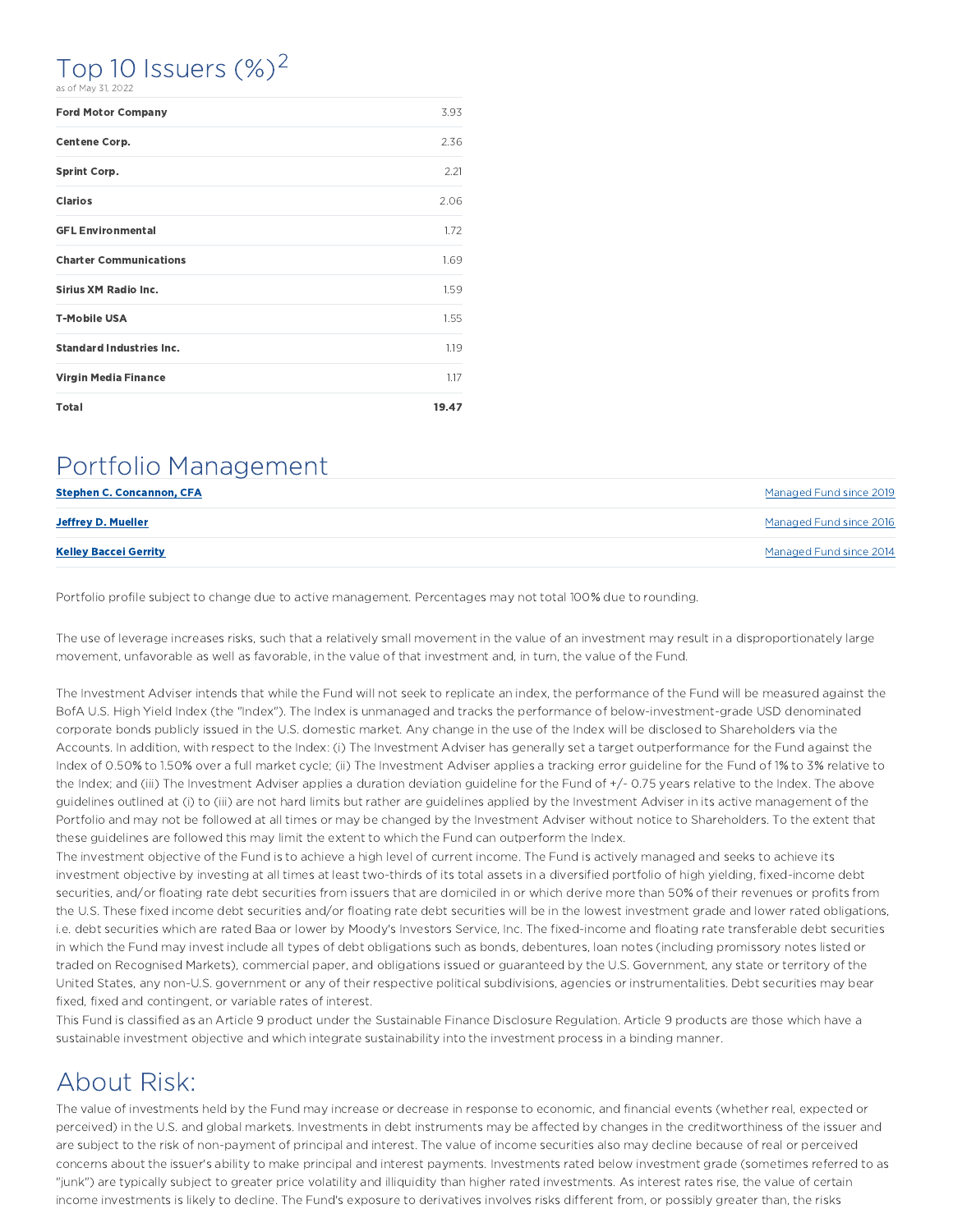associated with investing directly in securities and other investments. Derivatives instruments can be highly volatile, result in leverage (which can increase both the risk and return potential of the Fund), and involve risks in addition to the risks of the underlying instrument on which the derivative is based, such as counterparty, correlation and liquidity risk. If a counterparty is unable to honor its commitments, the value of Fund shares may decline and/or the Fund could experience delays in the return of collateral or other assets held by the counterparty. No fund is a complete investment program and you may lose money investing in a fund. The Fund may engage in other investment practices that may involve additional risks and you should review the **Fund prospectus** for a complete description.

1. Formally known as Eaton Vance International (Ireland) US High Yield Bond Fund.

2. Percent of total net assets.

#### Performance

### Historical Returns (%)

Past performance is no guarantee of future results. as of Mar 31, 2022





**Fund at NAV IF ICE BofA U.S. High Yield Index** 

**Fund at NAV ICE BofA U.S. High Yield Index** 

| 05/31/2022                     |         |         |         |         |      |      |      |
|--------------------------------|---------|---------|---------|---------|------|------|------|
| <b>Fund at NAV</b>             | $-0.09$ | $-4.28$ | $-7.62$ | $-5.19$ | 2.71 | 2.88 | 4.73 |
| ICE BofA U.S. High Yield Index | 0.25    | $-4.29$ | $-7.76$ | $-5.00$ | 3.16 | 3.42 | 5.35 |
| 03/31/2022                     |         |         |         |         |      |      |      |
| <b>Fund at NAV</b>             | $-0.87$ | $-4.33$ | $-4.33$ | $-0.33$ | 4.03 | 4.00 | 5.07 |
| ICE BofA U.S. High Yield Index | $-0.93$ | $-4.51$ | $-4.51$ | $-0.29$ | 4.39 | 4.56 | 5.70 |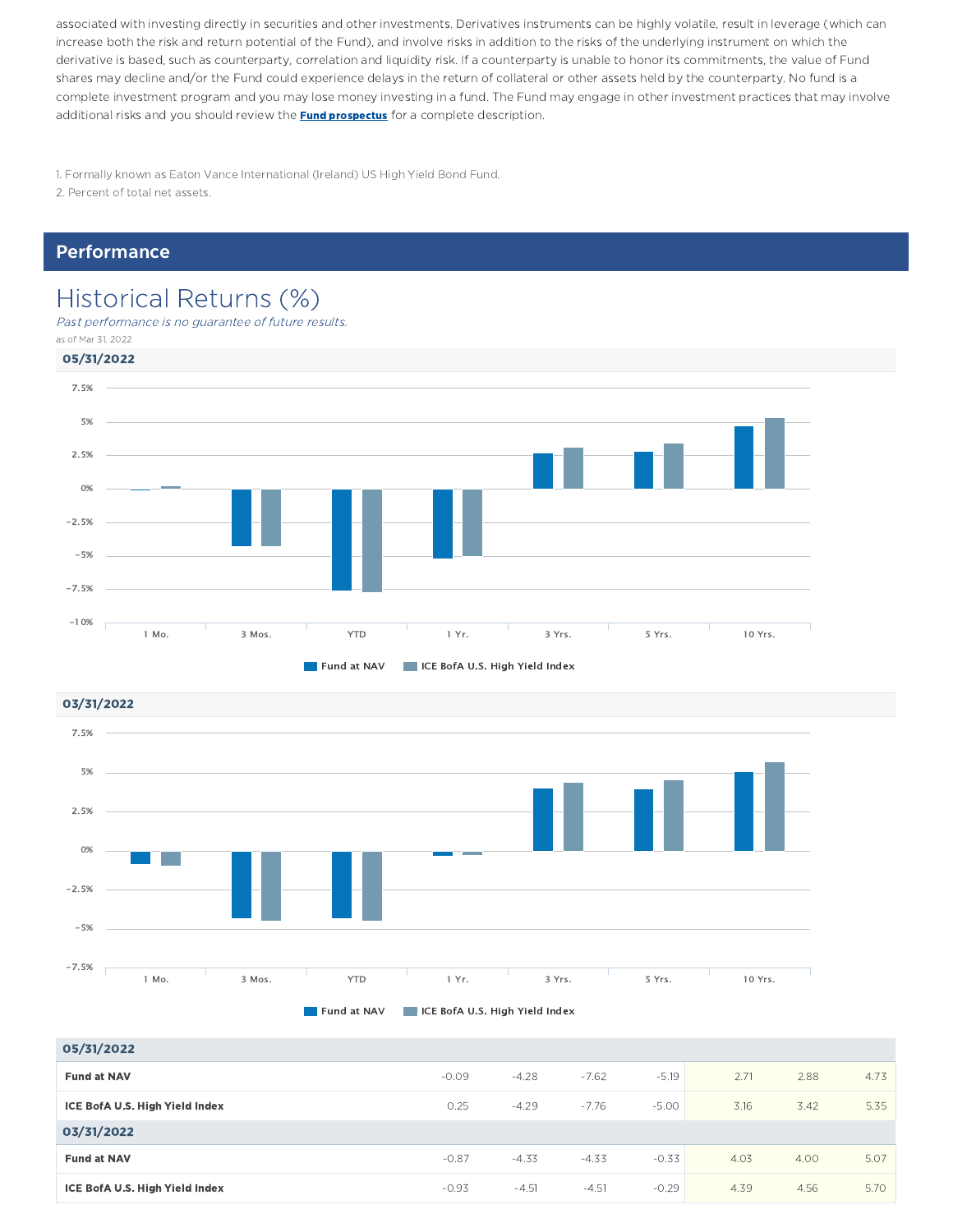### Calendar Year Returns (%)

Past performance is no guarantee of future results.

|                                | 2012  | 2013 | 2014 | 2015    | 2016  | 2017 | 2018    | 2019  | 2020 | 2021 |
|--------------------------------|-------|------|------|---------|-------|------|---------|-------|------|------|
| <b>Fund at NAV</b>             | 13.78 | 6.25 | 3.03 | $-2.02$ | 13.12 | 6.03 | $-2.55$ | 13.74 | 4.60 | 5.50 |
| ICE BofA U.S. High Yield Index | 15.58 | 7.42 | 2.50 | $-4.64$ | 17.49 | 7.48 | $-2.26$ | 14.41 | 6.17 | 5.36 |

### Fund Facts

| 08/29/2002<br><b>Class M Acc USD Inception</b> |  |
|------------------------------------------------|--|
|------------------------------------------------|--|

### NAV History

| Date         | <b>NAV</b> | NAV Change |
|--------------|------------|------------|
| Jun 22, 2022 | \$21.88    | $-$0.08$   |
| Jun 21, 2022 | \$21.96    | \$0.06     |
| Jun 17, 2022 | \$21.90    | \$0.05     |
| Jun 16, 2022 | \$21.85    | $-$0.21$   |
| Jun 15, 2022 | \$22.06    | \$0.15     |
| Jun 14, 2022 | \$21.91    | $-$0.02$   |
| Jun 13, 2022 | \$21.93    | $-$0.55$   |
| Jun 10, 2022 | \$22.48    | $-$0.20$   |
| Jun 09, 2022 | \$22.68    | $-50.11$   |
| Jun 08, 2022 | \$22.79    | $-$0.08$   |

### Distribution History<sup>3</sup>

| Ex-Date                                                                                                              | Distribution | Reinvest NAV |
|----------------------------------------------------------------------------------------------------------------------|--------------|--------------|
| No records in this table indicates that there has not been a distribution greater than 0001 within the past 3 years. |              |              |
| <b>Fund prospectus</b>                                                                                               |              |              |

Portfolio profile subject to change due to active management. Percentages may not total 100% due to rounding.

The use of leverage increases risks, such that a relatively small movement in the value of an investment may result in a disproportionately large movement, unfavorable as well as favorable, in the value of that investment and, in turn, the value of the Fund.

The Investment Adviser intends that while the Fund will not seek to replicate an index, the performance of the Fund will be measured against the BofA U.S. High Yield Index (the "Index"). The Index is unmanaged and tracks the performance of below-investment-grade USD denominated corporate bonds publicly issued in the U.S. domestic market. Any change in the use of the Index will be disclosed to Shareholders via the Accounts. In addition, with respect to the Index: (i) The Investment Adviser has generally set a target outperformance for the Fund against the Index of 0.50% to 1.50% over a full market cycle; (ii) The Investment Adviser applies a tracking error guideline for the Fund of 1% to 3% relative to the Index; and (iii) The Investment Adviser applies a duration deviation guideline for the Fund of +/- 0.75 years relative to the Index. The above guidelines outlined at (i) to (iii) are not hard limits but rather are guidelines applied by the Investment Adviser in its active management of the Portfolio and may not be followed at all times or may be changed by the Investment Adviser without notice to Shareholders. To the extent that these guidelines are followed this may limit the extent to which the Fund can outperform the Index.

The investment objective of the Fund is to achieve a high level of current income. The Fund is actively managed and seeks to achieve its investment objective by investing at all times at least two-thirds of its total assets in a diversified portfolio of high yielding, fixed-income debt securities, and/or floating rate debt securities from issuers that are domiciled in or which derive more than 50% of their revenues or profits from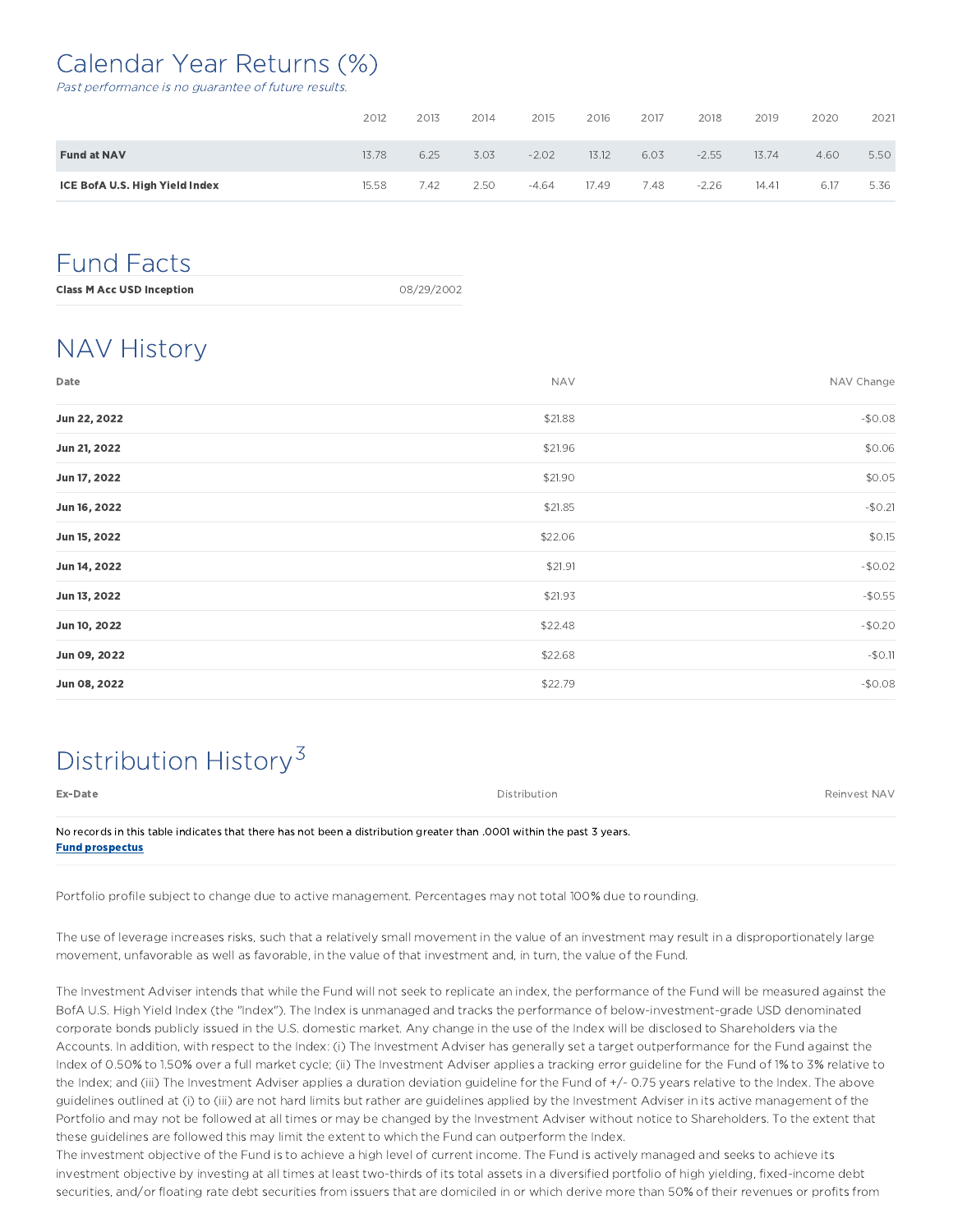the U.S. These fixed income debt securities and/or floating rate debt securities will be in the lowest investment grade and lower rated obligations, i.e. debt securities which are rated Baa or lower by Moody's Investors Service, Inc. The fixed-income and floating rate transferable debt securities in which the Fund may invest include all types of debt obligations such as bonds, debentures, loan notes (including promissory notes listed or traded on Recognised Markets), commercial paper, and obligations issued or guaranteed by the U.S. Government, any state or territory of the United States, any non-U.S. government or any of their respective political subdivisions, agencies or instrumentalities. Debt securities may bear fixed, fixed and contingent, or variable rates of interest.

This Fund is classified as an Article 9 product under the Sustainable Finance Disclosure Regulation. Article 9 products are those which have a sustainable investment objective and which integrate sustainability into the investment process in a binding manner.

### About Risk:

The value of investments held by the Fund may increase or decrease in response to economic, and financial events (whether real, expected or perceived) in the U.S. and global markets. Investments in debt instruments may be affected by changes in the creditworthiness of the issuer and are subject to the risk of non-payment of principal and interest. The value of income securities also may decline because of real or perceived concerns about the issuer's ability to make principal and interest payments. Investments rated below investment grade (sometimes referred to as "junk") are typically subject to greater price volatility and illiquidity than higher rated investments. As interest rates rise, the value of certain income investments is likely to decline. The Fund's exposure to derivatives involves risks different from, or possibly greater than, the risks associated with investing directly in securities and other investments. Derivatives instruments can be highly volatile, result in leverage (which can increase both the risk and return potential of the Fund), and involve risks in addition to the risks of the underlying instrument on which the derivative is based, such as counterparty, correlation and liquidity risk. If a counterparty is unable to honor its commitments, the value of Fund shares may decline and/or the Fund could experience delays in the return of collateral or other assets held by the counterparty. No fund is a complete investment program and you may lose money investing in a fund. The Fund may engage in other investment practices that may involve additional risks and you should review the **Fund prospectus** for a complete description.

3. A portion of the Fund's returns may be comprised of return of capital or short term capital gains. The Fund will determine the tax characteristics of all Fund distributions after the end of the calendar year and will provide shareholders such information at that time. Please consult your tax advisor for further information.

#### Portfolio



# Portfolio Statistics

| as of May 31, 2022                |           |
|-----------------------------------|-----------|
| <b>Number of Issuers</b>          | 181       |
| Number of Holdings ex cash        | 247       |
| <b>Average Coupon</b>             | 5.03%     |
| <b>Average Maturity</b>           | 5.77 yrs. |
| <b>Average Effective Maturity</b> | 5.44 vrs. |
| <b>Average Duration</b>           | 4.19 yrs. |
| <b>Average Price</b>              | \$91.33   |

#### Sector Breakdown (%)<sup>2</sup> as of May 31, 2022

| <b>Healthcare</b>                     | 13.16 |
|---------------------------------------|-------|
| <b>Automotive &amp; Auto Parts</b>    | 6.90  |
| <b>Services</b>                       | 6.30  |
| <b>Technology</b>                     | 6.26  |
| <b>Telecommunications</b>             | 6.11  |
| <b>Homebuilders &amp; Real Estate</b> | 5.58  |
| <b>Super Retail</b>                   | 5.13  |
| <b>Environmental</b>                  | 3.12  |
| <b>Utility</b>                        | 2.91  |

| <b>Corporate Bonds</b>     | 91.40 |
|----------------------------|-------|
| <b>Preferred Stock</b>     | 0.96  |
| <b>Floating Rate Loans</b> | 0.58  |
| Other                      | 0.49  |
| Cash                       | 657   |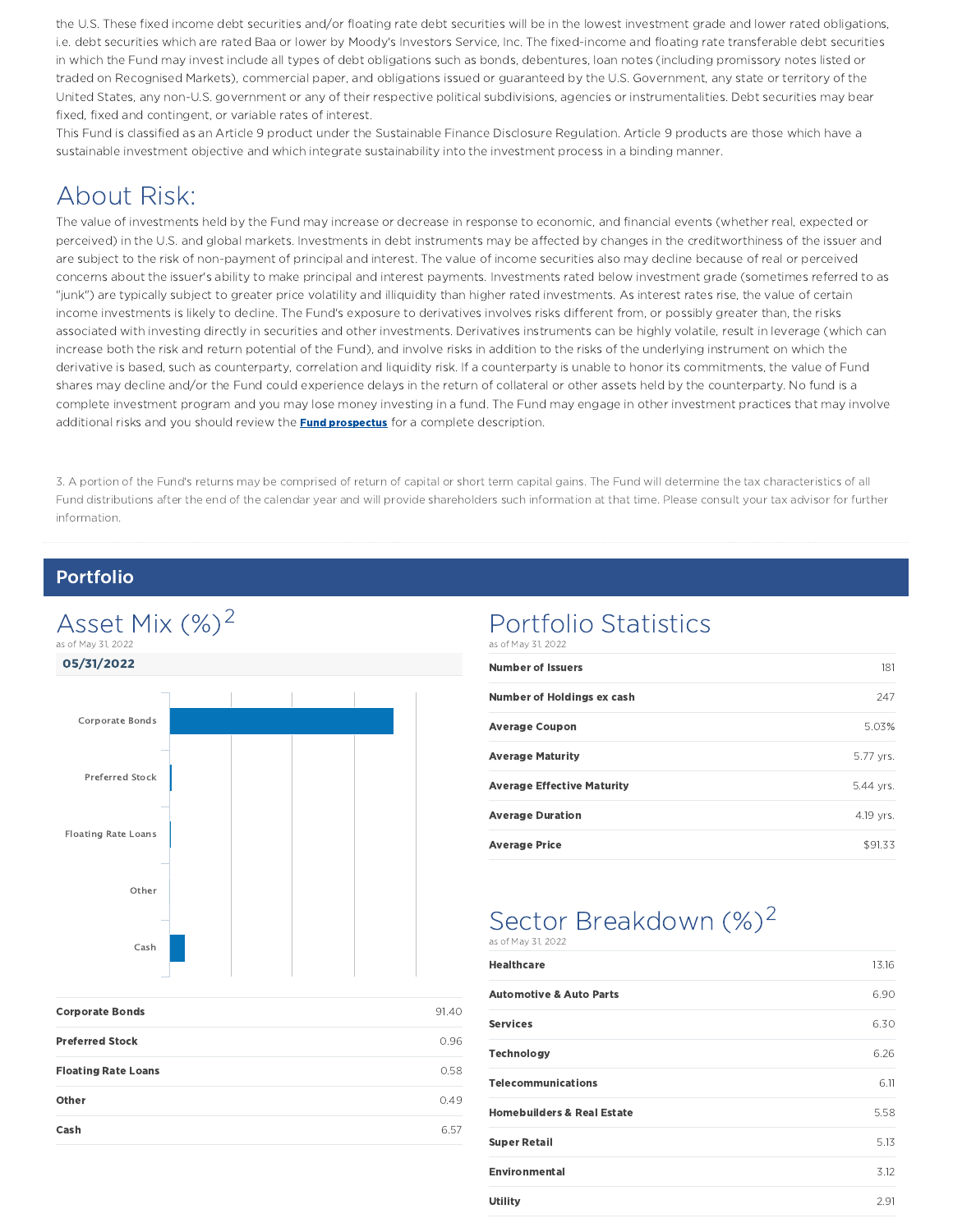| Other                    | 9.62 |
|--------------------------|------|
| <b>NAME AND A REPORT</b> |      |

#### View All

05/31/2022

#### Maturity Distribution (%)<sup>2</sup> as of May 31, 2022



Credit Quality (%)

as of May 31, 2022



| <b>BBB</b>          | 0.33  |
|---------------------|-------|
| <b>BB</b>           | 50.90 |
| в                   | 34.11 |
| <b>CCC or Lower</b> | 11.63 |
| <b>NR</b>           | 3.03  |

Ratings are based on the average of ratings from S&P, Moody's and Fitch. Ratings, which are subject to change, apply to the creditworthiness of the issuers of the underlying securities and not to the Fund or its shares. Credit ratings measure the quality of a bond based on the issuer's creditworthiness, with ratings ranging from AAA, being the highest, to D, being the lowest based on S&P measures. Ratings of BBB or higher by S&P or Fitch (Baa or higher by Moody's) are considered to be investment-grade quality. Credit ratings are based largely on the ratings agency's analysis at the time of rating. The rating assigned to any particular security is not necessarily a reflection of the issuer's current financial condition and does not necessarily reflect its assessment of the volatility of a security's market value or of the liquidity of an investment in the security. Holdings designated as "Not Rated" are not rated by the national ratings agencies stated above.

| <b>Less Than 1 Year</b> | 0.00   |
|-------------------------|--------|
| 1 To 3 Years            | 8.44   |
| 3 To 5 Years            | 26.73  |
| 5 To 10 Years           | 62.99  |
| 10 To 20 Years          | 0.79   |
| 20 To 30 Years          | 0.29   |
| More Than 30 Years      | 0.76   |
| <b>Total</b>            | 100.00 |

## Fund Holdings<sup>2,4</sup>

as of Apr 30, 2022

| <b>Holding</b>                               | Coupon Rate | Maturity Date | % of Net Assets |
|----------------------------------------------|-------------|---------------|-----------------|
| <b>United States Dollar</b>                  |             |               | 5.37%           |
| <b>Ford Motor Credit Co LLC</b>              | 4.27%       | 01/09/2027    | 1.57%           |
| CCO Holdings LLC / CCO Holdings Capital Corp | 4.50%       | 08/15/2030    | 1.34%           |
| <b>Centene Corp</b>                          | 3.38%       | 02/15/2030    | 1.14%           |
| <b>Compass Minerals International Inc.</b>   | 6.75%       | 12/01/2027    | 1.11%           |
| <b>Greystar Real Estate Partners LLC</b>     | 5.75%       | 12/01/2025    | 1.10%           |
| <b>Ford Motor Co</b>                         | 7.45%       | 07/16/2031    | 1.10%           |
| <b>Tervita Corp</b>                          | 11.00%      | 12/01/2025    | 1.08%           |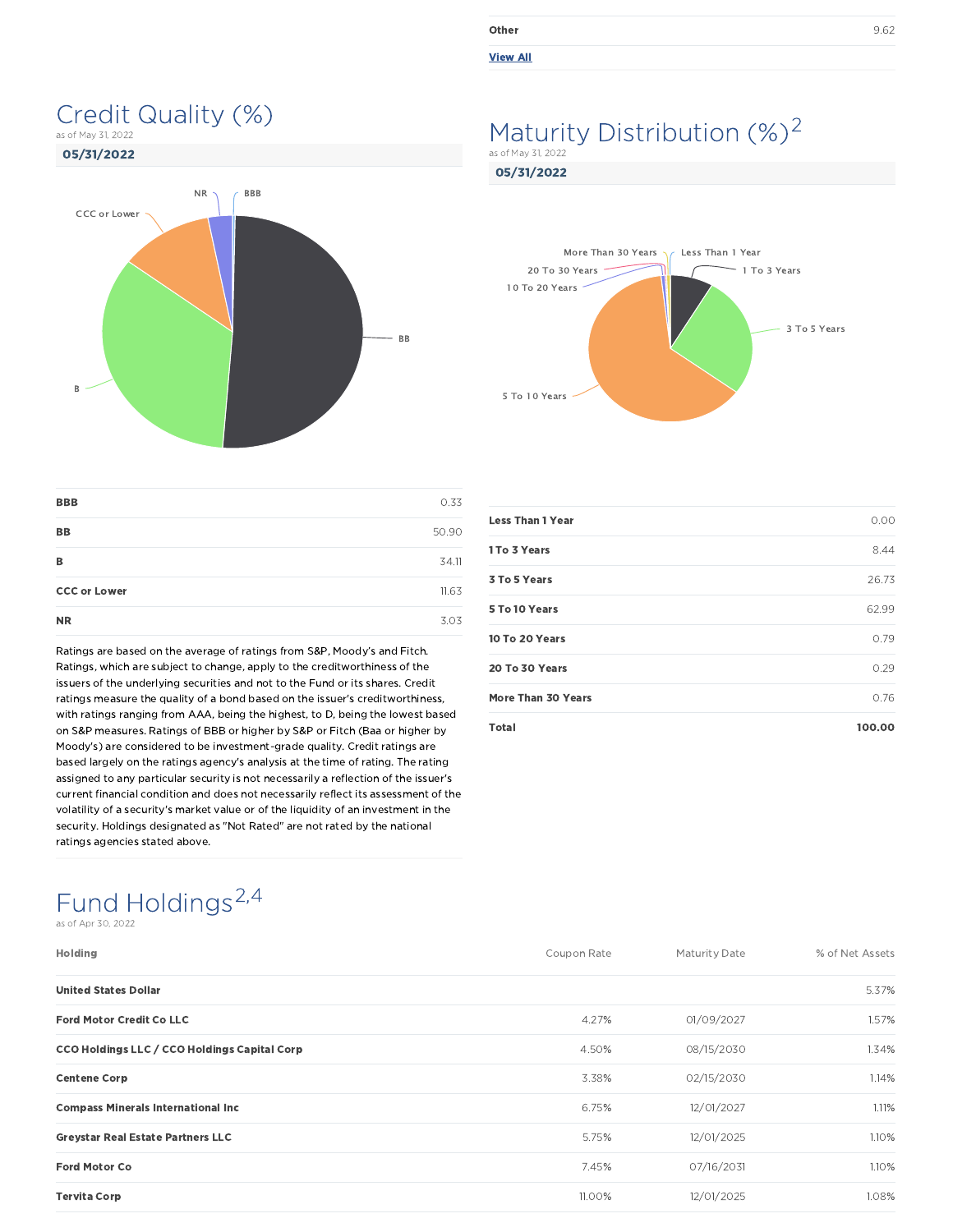| <b>Holding</b>                       | Coupon Rate | <b>Maturity Date</b> | % of Net Assets |
|--------------------------------------|-------------|----------------------|-----------------|
| <b>Bread Financial Holdings Inc.</b> | 4.75%       | 12/15/2024           | 1.08%           |
| Virgin Media Finance PLC             | 5.00%       | 07/15/2030           | 1.07%           |
| <b>View All</b>                      |             |                      |                 |

Portfolio profile subject to change due to active management. Percentages may not total 100% due to rounding.

### About Risk:

The value of investments held by the Fund may increase or decrease in response to economic, and financial events (whether real, expected or perceived) in the U.S. and global markets. Investments in debt instruments may be affected by changes in the creditworthiness of the issuer and are subject to the risk of non-payment of principal and interest. The value of income securities also may decline because of real or perceived concerns about the issuer's ability to make principal and interest payments. Investments rated below investment grade (sometimes referred to as "junk") are typically subject to greater price volatility and illiquidity than higher rated investments. As interest rates rise, the value of certain income investments is likely to decline. The Fund's exposure to derivatives involves risks different from, or possibly greater than, the risks associated with investing directly in securities and other investments. Derivatives instruments can be highly volatile, result in leverage (which can increase both the risk and return potential of the Fund), and involve risks in addition to the risks of the underlying instrument on which the derivative is based, such as counterparty, correlation and liquidity risk. If a counterparty is unable to honor its commitments, the value of Fund shares may decline and/or the Fund could experience delays in the return of collateral or other assets held by the counterparty. No fund is a complete investment program and you may lose money investing in a fund. The Fund may engage in other investment practices that may involve additional risks and you should review the **Fund prospectus** for a complete description.

2. Percent of total net assets.

4. The following list reflects unaudited securities holdings (excluding derivatives positions). Holdings information may differ if presented as of trade date. Due to rounding, holdings of less than 0.005% may show as 0.00%. Portfolio information subject to change due to active management.

Management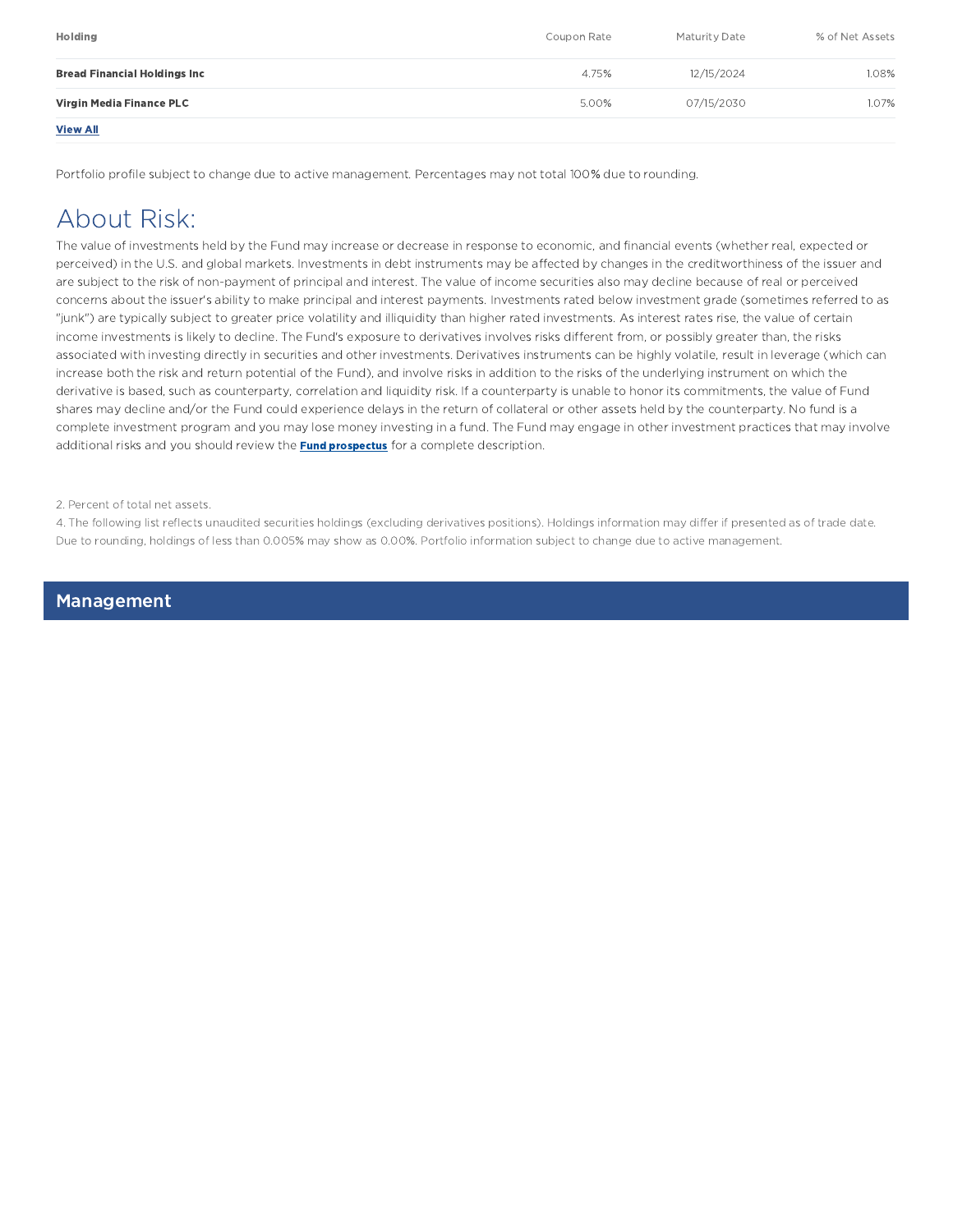

Stephen C. Concannon, CFA Managing Director, Co-Head of High Yield Joined Eaton Vance 2000

#### Biography

Stephen Concannon is the Co-Head of High Yield and a portfolio manager on the high yield team. He is responsible for buy and sell decisions, portfolio construction and risk management for the firm's high yield strategies. He joined Eaton Vance in 2000; Morgan Stanley acquired Eaton Vance in March 2021.

Steve began his career in the investment management industry in 1993. Before joining Eaton Vance, he was a research analyst for Wellington Management.

Steve earned a B.A. from Bates College. He is a member of the CFA Society of Boston and is a CFA charterholder.

#### Education

B.A. Bates College

#### Experience

• Managed Fund since 2019



Jeffrey D. Mueller Managing Director, Co-Head of High Yield Joined Eaton Vance 2015

#### Biography

Jeffrey Mueller is the Co-Head of High Yield and a portfolio manager on the High Yield team. He is responsible for buy and sell decisions, portfolio construction and risk management for the firm's high yield and multi-asset credit strategies. He joined Eaton Vance in 2015. Morgan Stanley acquired Eaton Vance in March 2021.

Jeff began his career in the investment management industry in 2004. Before joining Eaton Vance, he was a high-yield portfolio manager with Threadneedle Investments. He was previously affiliated with Centaurus Capital Ltd. and Amaranth Advisors LLC.

Jeff earned a B.B.A. from the University of Wisconsin at Madison.

#### Education

B.B.A. University of Wisconsin at Madison

#### Experience

• Managed Fund since 2016



Kelley Gerrity Managing Director, Portfolio Manager Joined Eaton Vance 2005

#### Biography

Kelley Gerrity is a portfolio manager on the High Yield team. She is responsible for buy and sell decisions, portfolio construction and risk management for the firm's high yield strategies. She joined Eaton Vance in 2005. Morgan Stanley acquired Eaton Vance in March 2021.

Kelley began her career in the investment management industry in 2000. Before joining Eaton Vance, she was the director of high-yield distressed research at Fieldstone Capital Group. Previously, she was associate director of fixed-income research at Scotia Capital Markets, Inc.

Kelley earned a B.A. from Boston College and a certificate in credit analysis from New York University.

#### Education

B.A. Boston College

#### Experience

• Managed Fund since 2014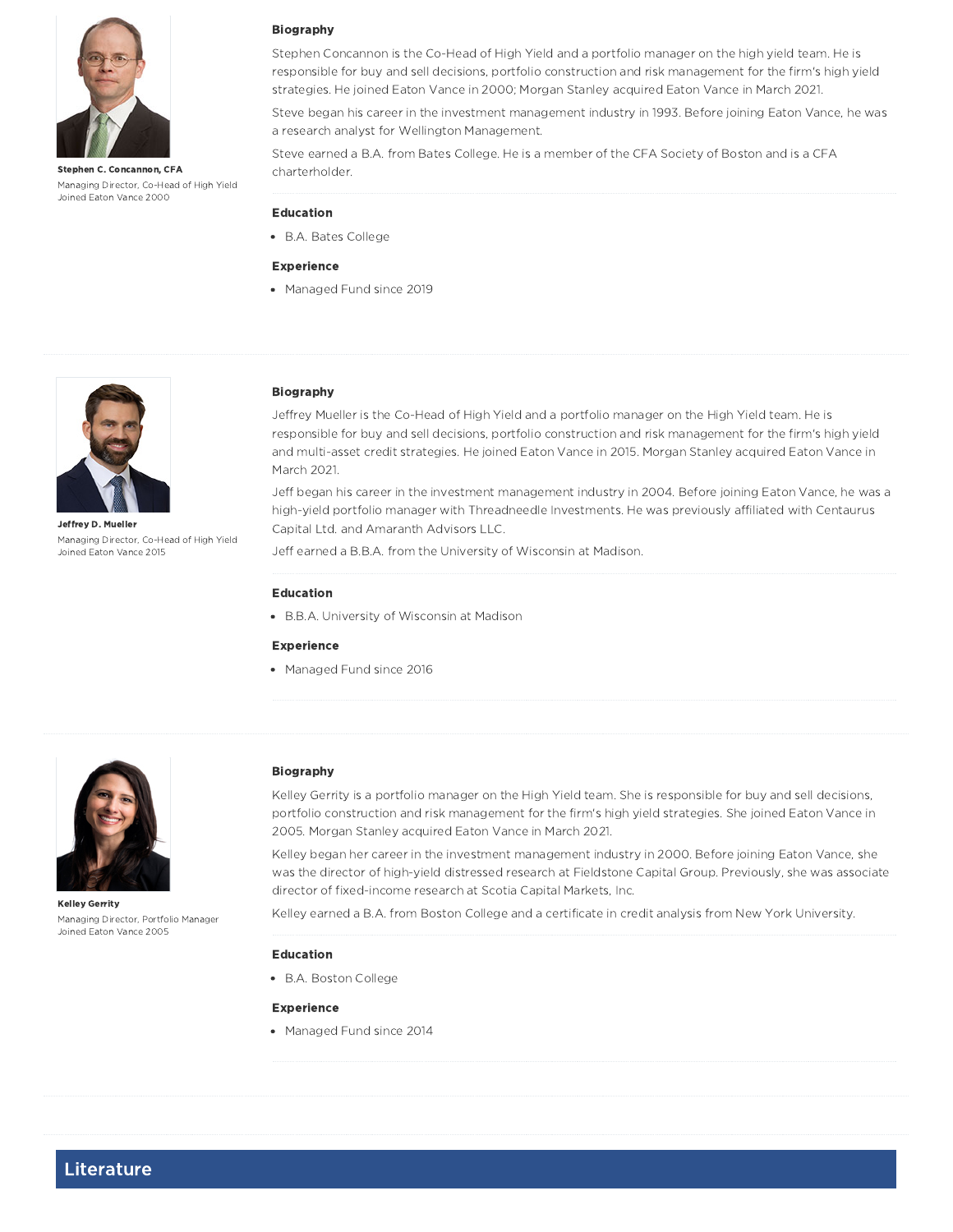| Literature                                                                                                          |
|---------------------------------------------------------------------------------------------------------------------|
| <b>Fact Sheet (English)</b><br>Download - Last updated: May 31, 2022                                                |
| <b>Fact Sheet (Spanish)</b><br>Download - Last updated: Apr 30, 2022                                                |
| <b>Fact Sheet (Mandarin)</b><br>Download - Last updated: Mar 31, 2022                                               |
| <b>Commentary (English)</b><br>Download - Last updated: Mar 31, 2022                                                |
| <b>Annual Report (Spanish)</b><br>Download - Last updated: Dec 31, 2021                                             |
| <b>Annual Report (English)</b><br>Download - Last updated: Dec 31, 2021                                             |
| <b>High Yield Restriction Screening and ESG Policy</b><br>Download - Last updated: Mar 31, 2022                     |
| <b>Eaton Vance International (Ireland) Funds Full Prospectus (German)</b><br>Download - Last updated: Dec 13, 2021  |
| <b>Eaton Vance International (Ireland) Funds Full Prospectus (English)</b><br>Download - Last updated: Dec 13, 2021 |
| <b>Full Prospectus</b><br>Download - Last updated: Jul 6, 2020                                                      |
| <b>Memorandum and Articles of Association</b><br>Download - Last updated: Oct 2, 2012                               |
| <b>Prospectus Supplement (English)</b><br>Download - Last updated: Dec 13, 2021                                     |
| <b>Semiannual Report (Spanish)</b><br>Download - Last updated: Jun 30, 2021                                         |
| <b>Semiannual Report (English)</b><br>Download - Last updated: Jun 30, 2021                                         |